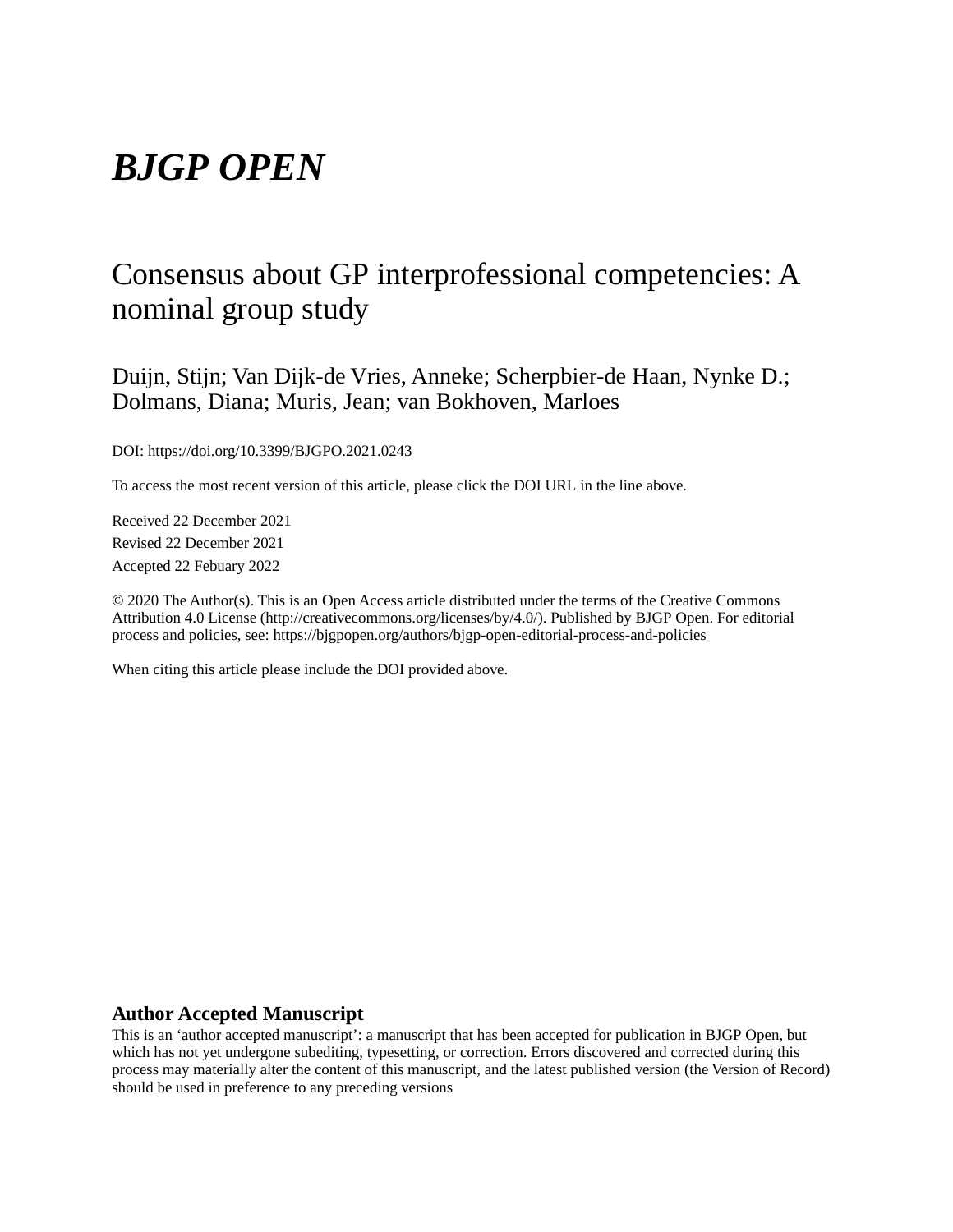## **Title**

Consensus about GP interprofessional competencies: A nominal group study

## **Authors**

Stijn Duijn, MSc AC Anneke van Dijk-de Vries, Phd <sup>A</sup> Nynke Scherpbier-de Haan, MD, Prof <sup>B</sup> Diana Dolmans, Prof <sup>c</sup>, Jean Muris, MD, Prof<sup>A</sup>, Loes van Bokhoven, MD, PhD A

## **Affiliations**

A Maastricht University, Care and Public Health Research Institute (CAPHRI), Department of Family Medicine,

B University Medical Centre Groningen, Department of General Practice and Elderly Care Medicine

C Maastricht University, School of Health Professions Education (SHE), Department of Educational Development and Research

# **Authors' contribution**

All authors contributed to the design of the study and revised the paper. Stijn Duijn, Anneke van Dijk-de Vries and Loes van Bokhoven were actively involved in collecting, analyzing and interpreting the data, and writing the draft of the manuscript.

Accepted Manus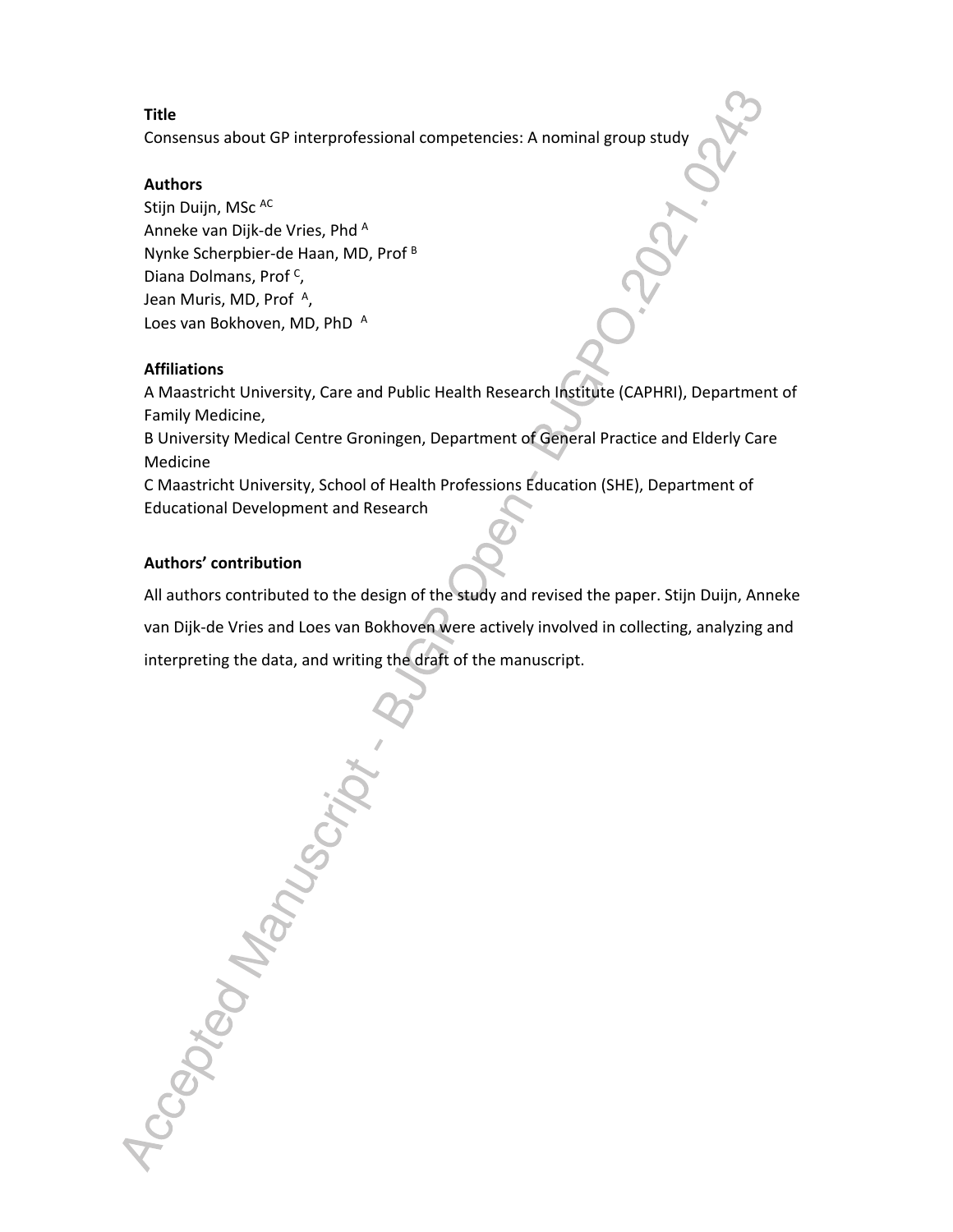### **Title**

Consensus about GP interprofessional competencies: A nominal group study

## **Abstract**

**Background:** Since the requirements for collaboration in primary care increase, effective interprofessional teamwork between general practitioners (GPs) and other primary care professionals is crucial. The need for more training in interprofessional collaborative competencies is widely recognised. However, existing competency frameworks do not sufficiently specify interprofessional collaboration to guide interprofessional competency development. **Aim:** Consensus among GPs and other primary care professionals on interprofessional competencies that GP and GP-trainees should learn.

**Design and Setting:** Qualitative consensus study among Dutch GPs and other primary care professionals, all with expertise in primary care interprofessional collaborative practice. **Method:** Three nominal group sessions were held, each resulting in its own group consensus on GP interprofessional collaborative competencies. The researchers conducted a content analysis to merge and thematise the prioritised competencies into one list. Participants prioritized this list of competencies. A pre-set cut-off point was applied to determine the overall consensus on core GP interprofessional competencies.

**Results:** Eighteen professionals from nine different disciplines participated. The content analysis resulted in 31 unique competencies of which fourteen competencies were prioritised in the final ranking into three main themes: 1. Professional identity development and role definition by the GP. (3 competencies); 2. Developing and executing shared care plans for individual patients (6); 3. Setting up and maintaining interprofessional collaborative partnerships (5).

**Conclusion:** An interprofessional group of experts reached consensus on 14 competencies within 3 themes. This framework provides a steppingstone for GPs to focus on their development regarding interprofessional collaboration.

**Keywords:** interprofessional collaboration, competency framework, nominal group, primary care

## **How this fits in**

The need for more training in interprofessional collaborative competencies is widely recognised. Existing collaboration competency frameworks either focus at competencies that are similar to all professionals, regardless of their discipline, or specifically at GP competencies with limited attention to interprofessional teamwork. The framework presented in this paper integrates both perspectives. It shows which competencies a GP-trainee should develop to start working as a competent professional in collaborative care practice in primary care.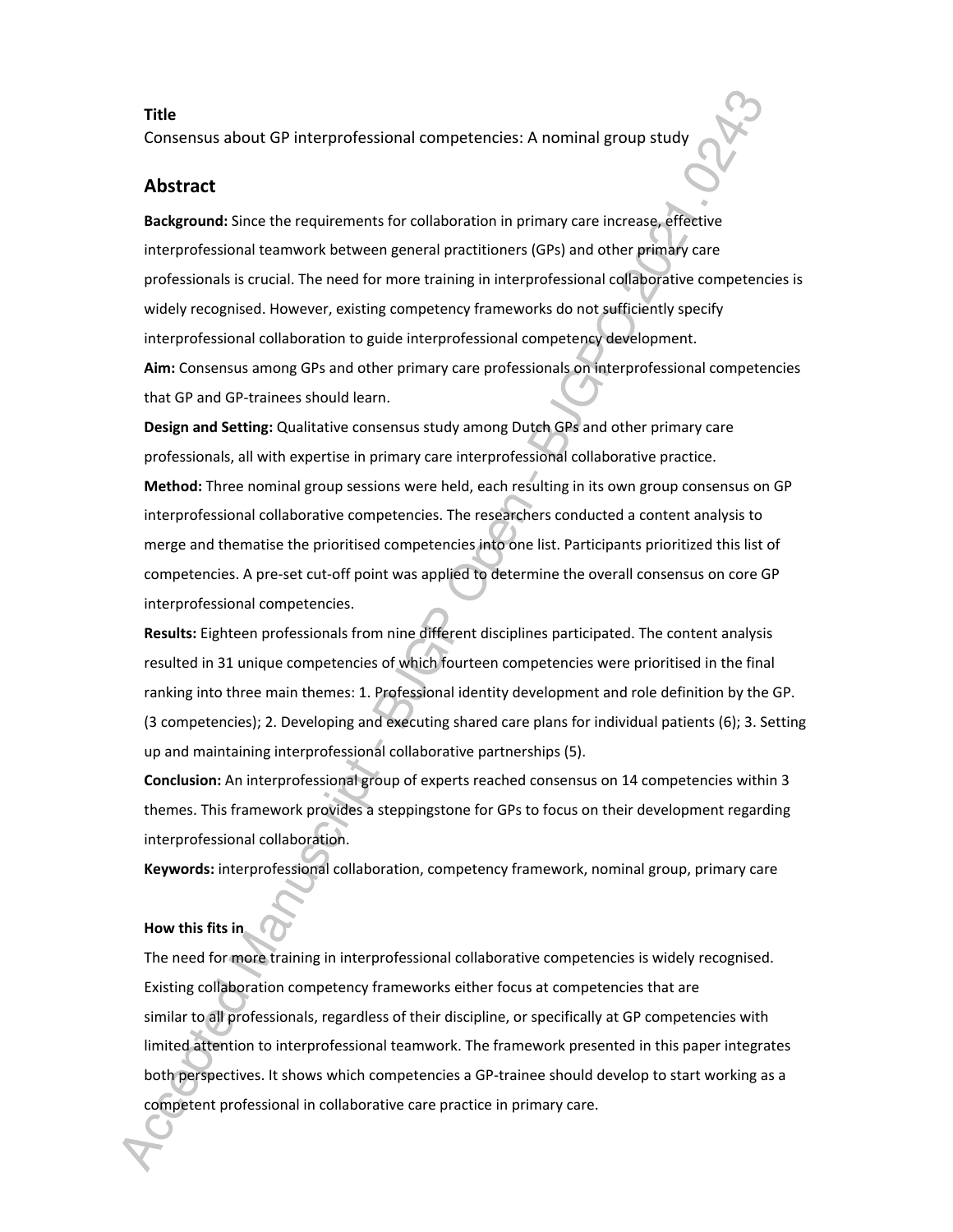## **Introduction**

In the 21st century, core values of General Practitioners (GPs) are to provide person centered, holistic and comprehensive care (1, 2). GPs face an increase in complexity of care demand in their practices due to substitution of care from secondary to primary care, and a growing aging population. Providing longitudinal, comprehensive patient care has become a matter of teamwork with professionals from various backgrounds and with complementary roles in the team (3).

In complex care settings, a care approach in which different health care professionals provide care in an independent and sequential way is not adequate (4). Instead, interprofessional care, defined as "multiple health professionals from different professional backgrounds work together with patients, families, carers, and communities to deliver the highest quality of care (5)" is recommended by the WHO and others (5-8). With the implementation of new ways for collaborative practice, programs need to pay attention to the interprofessional relationships between all health care providers to fulfil their maximum potential (9, 10).

Just like every other profession in primary care, GPs have a specific role within interprofessional collaboration. Both GPs and other primary care professionals allocate the GP a central role in collaboration within primary care (11, 12). Next to being a medical expert, the GP is the constant factor in longitudinal care for an individual patient, is equipped to take a helicopter view and often coordinates care (11, 12).

GPs and GP-trainees both express the need for more learning and development of interprofessional collaborative competencies. (12-14). The question arises: Which competencies should be learned by GP-trainees to fulfil their role in interprofessional collaboration in primary care?

In GP-specific competency frameworks from the Netherlands, UK, Australia, and Canada, interprofessional competencies have not been specified (15-18). The frameworks are mainly composed by and for physicians, and therefore describe collaboration from the uni-professional perspective of the GP or only describe those competencies that are similar to all collaborative partners and not specific for GPs or GPs in training (7, 19, 20).

There is no framework describing the interprofessional competencies for GPs specifically. The aim of this study is therefore to develop a competency framework for GPs with regard to interprofessional collaboration within primary care, based on consensus between GPs and other primary care professionals.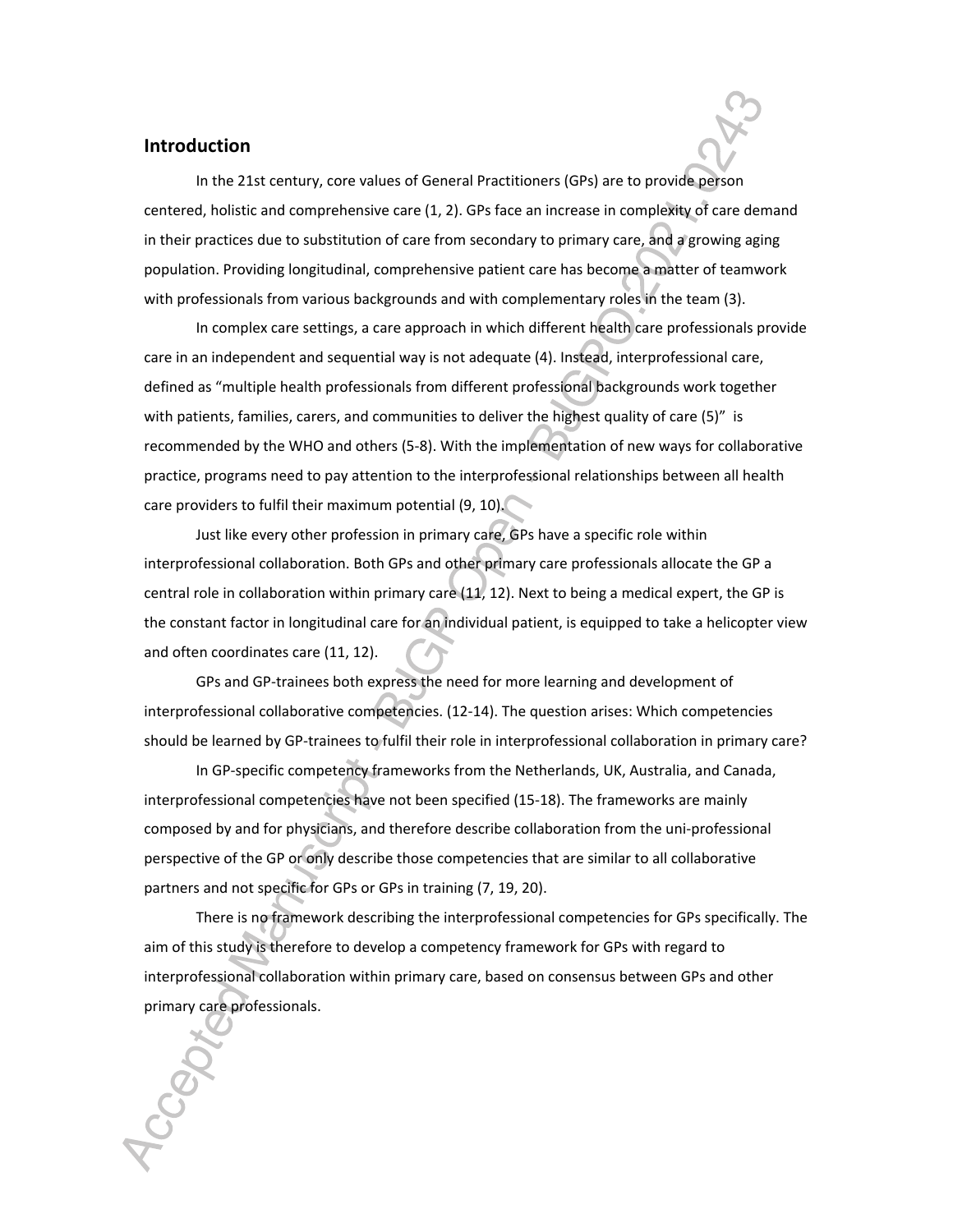## **Methods**

#### **Study design**

Nominal group technique (NGT) was used to reach consensus about competencies of GPs regarding interprofessional collaboration with primary care health professionals. NGT is a structured method for generating a group consensus with equal contribution of every participant (21). Qualitative idea generation and group discussion are integral parts of NGT. It enables consensus building based on ideas from different perspectives, an interprofessional discussion and equal input and voting rights for all participants. The nominal group technique as described by McMillan was modified to facilitate multiple separate groups by adding a content analysis and a final ranking among all participates (see figure 1) (21).

#### **Participant sampling**

We organized three group meetings to include a heterogeneous sample of primary care health professionals from different regions in the Netherlands (Maastricht, Nijmegen and Utrecht). To gain input from people with a broad expertise in learning interprofessional collaboration competencies, we purposefully invited health care professionals who combined their daily clinical practice with a function as teacher, interprofessional care researcher or policy-maker. We aimed to invite a minimum of seven experts per group, including at least two experts with a background as a GP. Given our focus on interprofessional competencies, the other participants came from a broad variety of professional backgrounds in primary care, including a psychologist, physiotherapist, dietician, occupational therapist, district nurse, pharmacist and social worker (see table 1). Participants were invited via e-mail. Participation in this study was voluntary. Written informed consent was obtained from all participants. All data were anonymized and stored on an encrypted server at Maastricht University. There was a monetary reward of €25 in gift cards for all participants.

#### **Data collection**

## *Nominal group meetings*

The NGT facilitated the development of a bottom-up consensus about a framework of competencies. Three nominal group meetings were organised from March through May 2019. The duration of the group meetings ranged from 105 to 141 minutes. One independent moderator, with a background as a GP and educationalist, chaired all groups. Two researchers were present to assist the group discussion and to take field notes. The group meetings were audio-recorded and transcribed verbatim.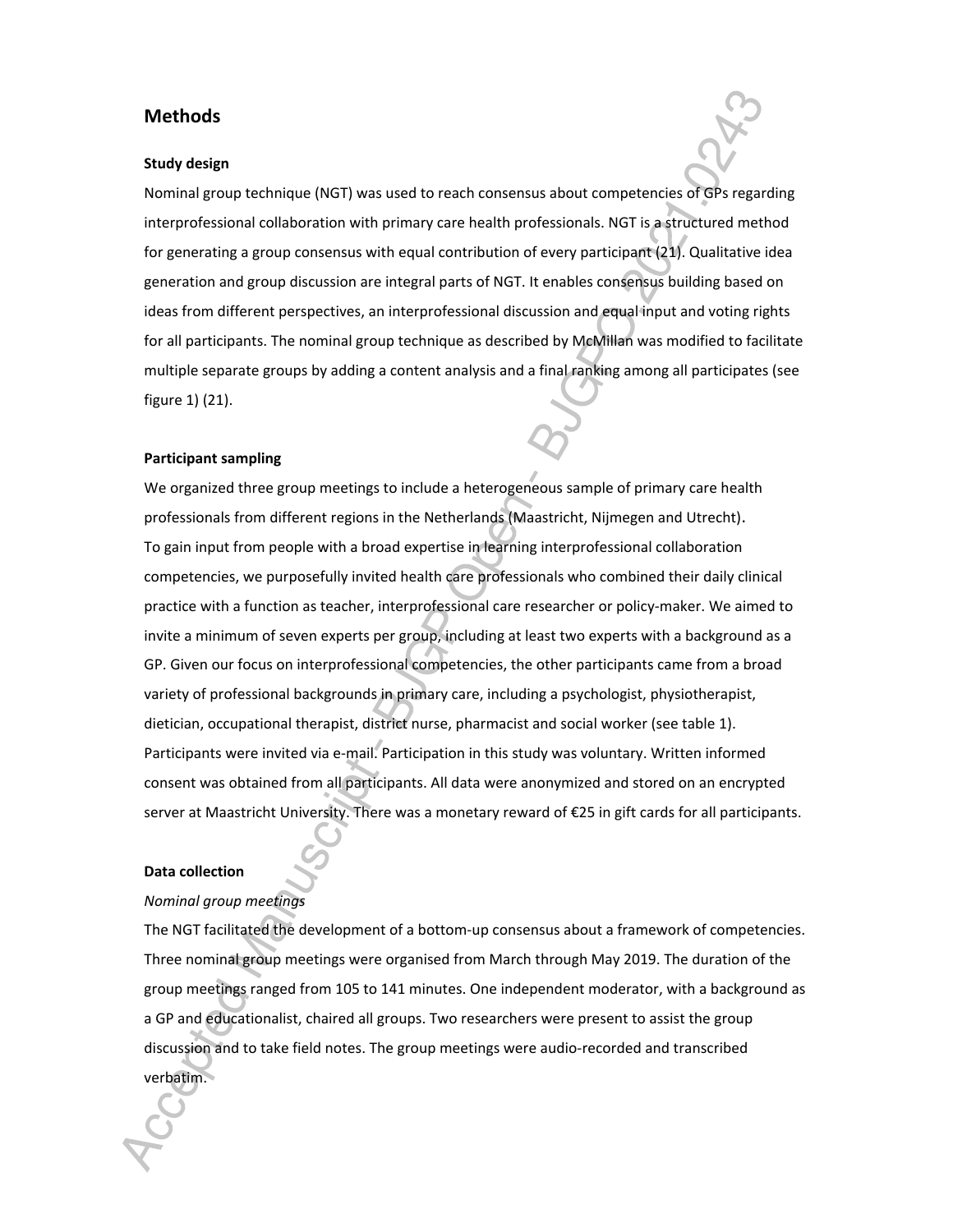The meetings followed a standardised procedure, according to McMillan (see figure 1) (21). One of the researchers (SD, a GP-trainee and PhD-student) started with an introduction to ensure mutual understanding of the definitions of competencies and the NGT procedure. Then, participants were asked the following question: "What are the crucial competencies for a general practitioner regarding interprofessional collaboration within primary care?" Each participant generated a list of competencies in silence (step 1).

Next, the participants compiled a preliminary list of competencies, by taking turns stating one of their written competencies at the time. This continued until all participants had stated all of their written down competencies.

The group discussed this list and could decide to change or merge competencies (step 2). After the discussion, participants each ranked the five most important competencies in a vote, from one to five with the highest number valued the most (step 3). Qualtrics (https://www.qualtrics.com) was used to vote and tally. The results of the first voting round were presented on screen.

A second discussion and consensus voting round followed in the same way as the first one, but now the participants voted on all competencies that achieved at least one point in the first round (steps 4 and 5). This voting round resulted in an individual group consensus for each group. All competencies that received at least one vote during the last voting round of the NGT sessions were taken into account in the content analysis.

#### *Content analysis*

The three nominal group sessions were followed by a content analysis of the three individual group consensus statements by three researchers, SD, AvD a post-doc researcher and health scientist, and MvB an associate professor and GP. First, two researchers (SD, AvD) analysed the group consensuses and transcripts independently from each other. During this phase, it became clear that the third nominal group meeting did not reveal new major themes, so no additional meetings were needed. Second, three researchers merged competencies that were mentioned more than once. Other competencies were rephrased into single measurable behaviours. Some competencies contained multiple elements and were therefore split into two or three competencies. This resulted in 31 unique competencies.

 The researchers grouped the competencies into three emerging main themes, to facilitate reading and voting. Transcripts of the meetings helped to understand the context and formulation of different competencies. After the first analysis, the three researchers themed the competencies into a voting longlist. The entire research group finalized the thematisation and the longlist for ranking.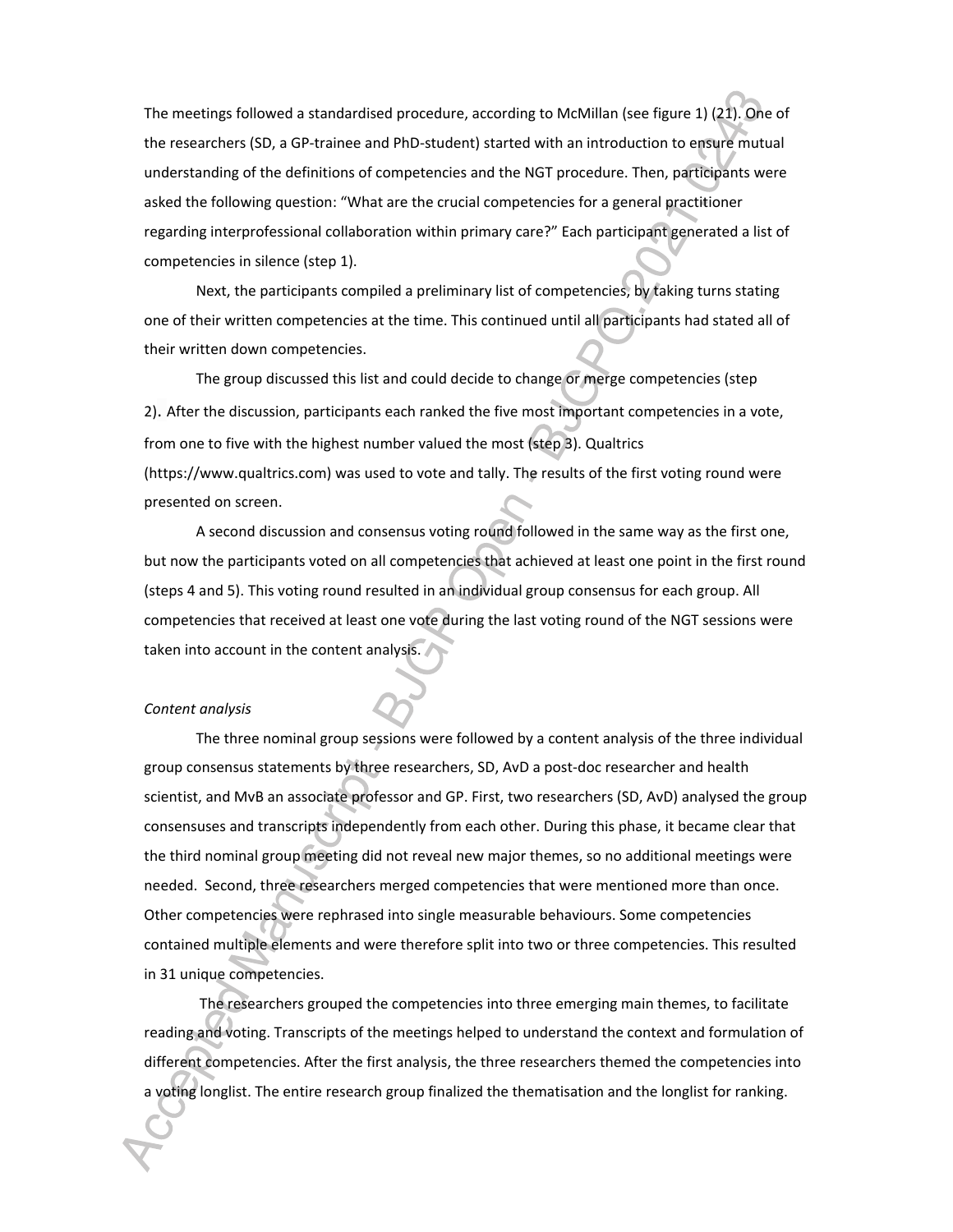#### *Final ranking*

The longlist was sent to all participants for a final round of ranking, using Qualtrics. The order in which competencies were presented was randomised for each participant. Using the 100-points method, participants were asked to distribute 100 points freely among all competencies of each of the three themes.

### *Synthesis into a competency framework*

Given the goal of developing a comprehensive competency framework that is feasible at the workplace, we wanted to include 4 - 6 competencies for each theme. Therefore, the authors chose a cut-off of at least 10% of the available points within a theme in advance, to include an individual competency in the framework. This percentage was chosen, as it resembles the mean score when all 31 competencies resulting from the analysis would receive an equal number of points.

## **Results**

## **Nominal group sessions**

Eighteen professionals participated in the group sessions (5-7 per group). Characteristics of the three different groups are summarised in table 1. Groups one, two, and three, respectively, generated a list of 12, 8, and 8 competencies in the consensus voting round (step 5).

#### **Content analysis**

During the subsequent content analysis of the 28 competencies from the NGT sessions, 15 competencies were merged, 6 competencies were split into two competencies, and 2 competencies were split into three competencies. During the content analysis, the researchers grouped the prioritized competencies into three themes (see table 2). The analysis resulted in a voting list for the final ranking, consisting of three themes with, in total, 31 competencies (9, 11 and 11 competencies allotted to each theme, respectively).

#### **Final ranking**

Response rate on the final ranking round was 17/18 participants. In the first theme, 3 out of 6 competencies reached the cut-off, in the second theme 6 out of 11 competencies, and in the third theme 5 out of 11 competencies. The themes and competencies that reached the cut-off are presented in table 2. The full table with all competencies included in the list sent to participants is presented in appendix 1.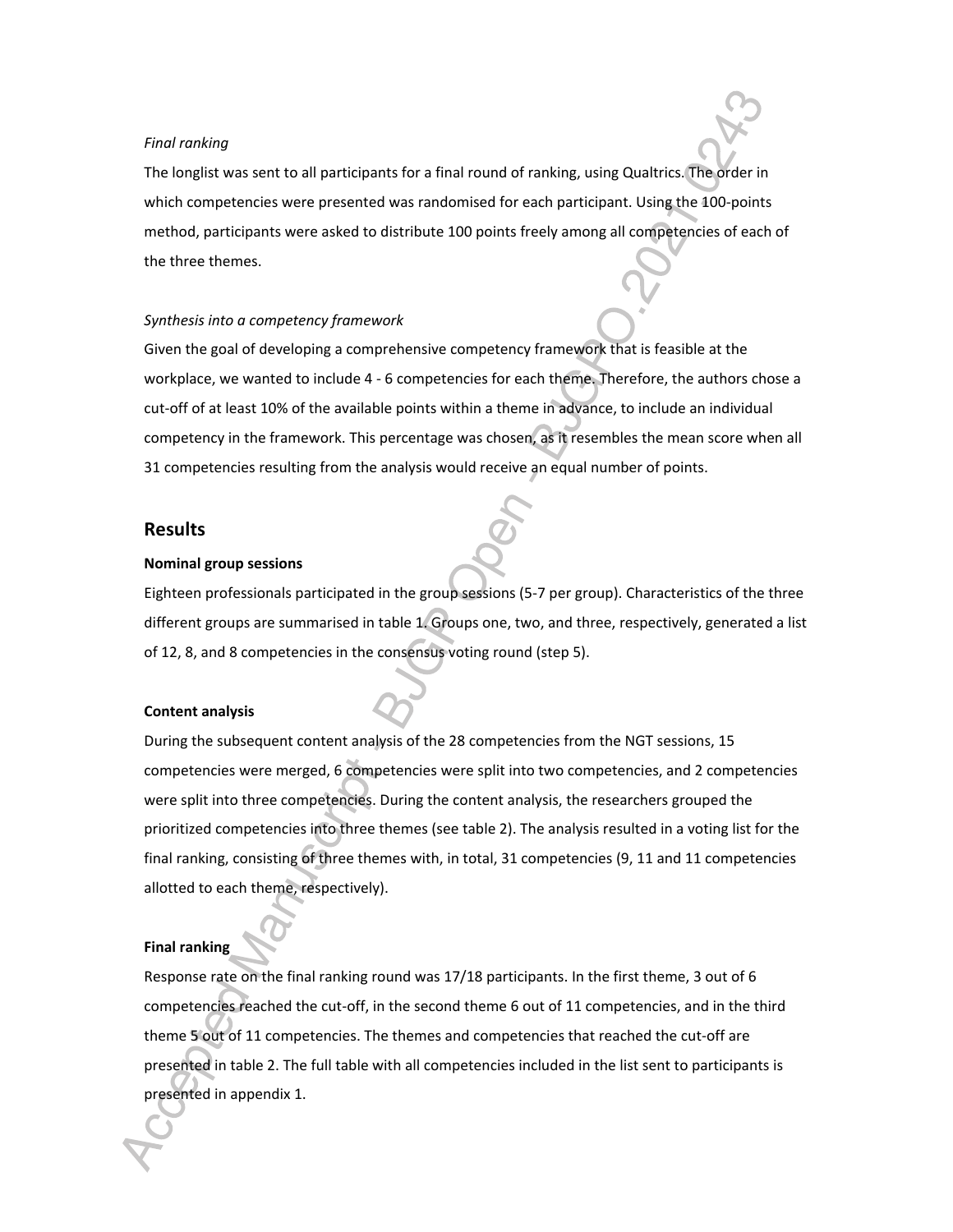#### **Themes**

The three themes that emerged from the content analysis included: 1. Professional identity development and role definition by the GP; 2. Developing and executing shared care plans for individual patients; and 3. Initiating and maintaining interprofessional collaborative partnerships. The following are the characteristics of these themes.

#### *Professional identity development and role definition by the GP*

The first theme is about the GP developing a professional identity and role definition. Competencies within this theme revolved around GPs knowing their own expertise and processes, what their role is in collaboration, and what they would like to achieve for their patients. Important in developing their own identity and role definition is comparing themselves to other professionals in their health landscape. Another competency in this theme, therefore, is knowing the professionals who could provide care for shared patients, knowing what to expect from them, including what they could contribute to care and their boundaries of expertise and responsibilities.

## *Developing and executing shared care plans for individual patients*

The second theme is about providing collaborative care to the individual patient. First, the experts agreed that a GP needs to be able to recognize situations where collaboration can be an asset, and to initiate the collaboration with the right other primary care professionals. The GP should, in conjunction with the patient, their families, carers, and other necessary health care professionals, facilitate the team to set joint care goals. When setting the care goals, the GP adds unique value through the longitudinal aspect of care provided and their knowledge about the patient and his or her context over time. The experts agreed that GPs should proactively inform other collaborating health care professionals about new developments, while care is ongoing. The experts pointed out that, despite medical care ultimately being the GP's responsibility. The, GP needs to be open for other health care professionals who might be better equipped in taking the lead in some care situations. This requires the trust to be consulted by the other professionals when necessary.

# *Initiating and maintaining interprofessional collaborative relationships with other primary care professionals.*

The third theme is about initiating and maintaining collaborative partnerships with professionals from other primary care disciplines by the GP. According to the expert group, GPs need to be able to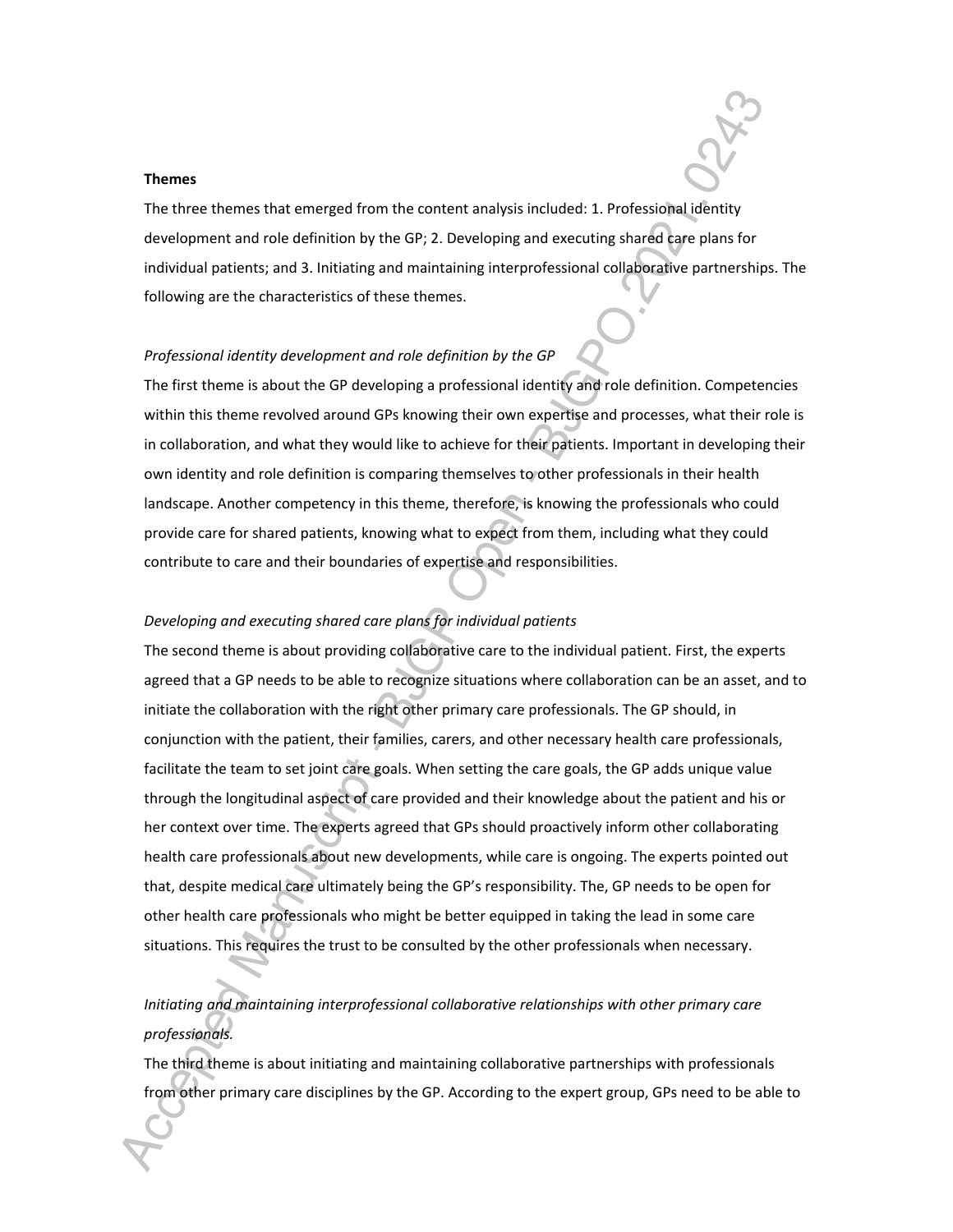enter into agreements with other primary care professionals regarding roles, responsibilities, possibilities for upscaling care, and feedback moments. The experts emphasized the importance of GPs building a network of other primary care professionals, and maintaining this network proactively. In arranging this network with other primary care professionals, a GP should bring parties together to develop a clear collective vision on the care that they want to provide as an interprofessional team. The experts would prefer that the GP guides the group, for example by being inspiring and creative, because they view the GP as the natural leader. Within this leader role, the GP should direct, negotiate, delegate, and resolve conflicts, if any. When needed, a GP should be decisive and helpful in maintaining structure in meetings. The GP is best suited to oversee the group as well as to oversee the care process as a whole. GPs should thus be able to initiate collective evaluation moments, where feedback from and to all members is possible, with the aim of providing even better care.

## **Discussion**

#### **Summary**

An interprofessional panel of primary care professionals with expertise in interprofessional collaboration reached consensus on 14 core competencies for GP interprofessional collaboration. These core competencies are divided into three main themes: Professional identity development and role definition by the GP; developing and executing shared care plans for individual patients; and initiating and maintaining interprofessional collaborative partnerships.

## **Strengths and limitations**

This study has strengths and weaknesses. A strength is that the developed framework not only describes generic interprofessional competencies but also the competencies required for the unique role of the GP in an interprofessional setting. Our sample and methodology provided a sound basis to define the significant interprofessional collaborative competencies of GPs. A review on the nominal group technique describes that samples between two and fourteen participants have been used and a number of about seven participants is recommended (21). To improve robustness, we repeated the NGT procedure in three different regions of the country. Moreover, we did not limit the environment to GPs alone but included primary care collaborating professionals from other disciplines as well. To avoid misinterpretations, we did a member check among all participants. We realize this was in the context of Dutch primary care, which does not necessarily mean that it is applicable everywhere.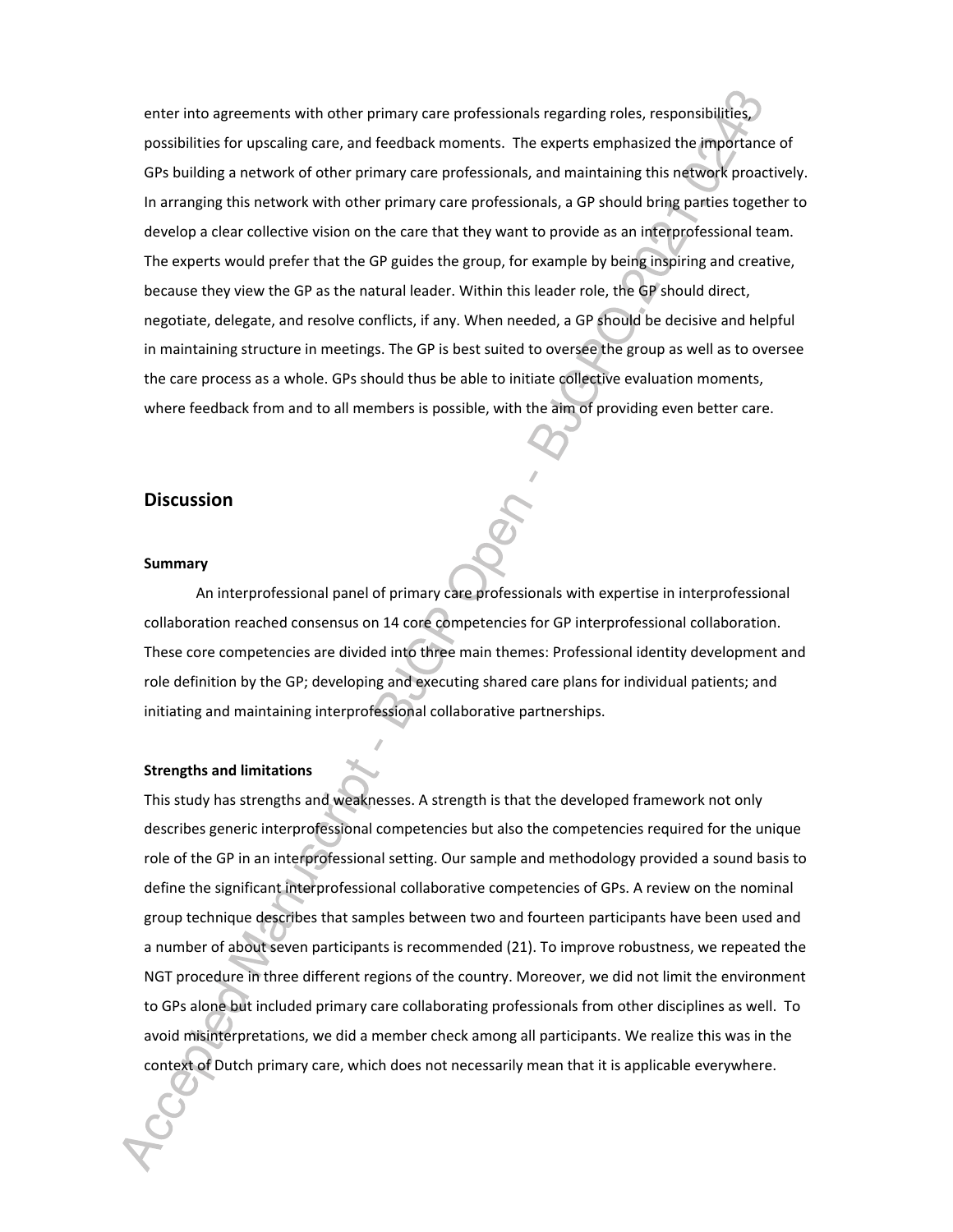However, in comparable primary care settings, like in many countries in Europe, the results could be applied.

The exclusion of patients may have resulted in insufficient attention to person-centeredness of care. However, theme two, on developing shared care plans, explicitly mentioned patient-centeredness in shared decision making and knowledge of the patient's context. We chose also to exclude GPtrainees, which could imply that the framework is less applicable in the setting of GP training. However, GP-supervisors and educators were represented. Moreover, GP-trainees may have a blind spot regarding the required competencies. Another limitation of this study is that a consensus procedure by voting requires authors to pre-define a rather arbitrary 10% cut-off. However, after voting, this cut-off indeed led to the intended manageable number of competencies per theme.

#### **Comparison with existing literature**

Professionals in primary care need both generic competencies (applicable to all health professionals) and profession specific competencies (to fulfill the unique role of their discipline). Existing competency frameworks do not sufficiently cover generic and profession specific interprofessional collaborative competencies. GP frameworks describe GP specific competencies, but do not provide much detail regarding the generic interprofessional competencies, such as knowing your own expertise or being available for consultations (15-18). On the other hand, interprofessional frameworks describe the generic interprofessional competencies, but do not give attention to profession specific competencies (7, 19, 20). The framework as presented in this study seems to cover both types of competencies.

The leadership role that was assigned to GPs in interprofessional teamwork may be misinterpreted as GPs being seen as superior to other team members. According to our competency framework, GPs both need to be able to see who can take the lead in an individual care plan, and to delegate. This is in line with Varpio and Teunissen, who argue that all members of an interprofessional healthcare team need to be able to act as both leaders and followers, changing roles as the situation requires (22). Furthermore, the participants in our study, both GPs and other primary care professionals, prioritize initiating and maintaining collaborative partnerships (theme 3) as a GP interprofessional competency. Other studies also conclude that primary care professionals attribute this kind of leadership role to GPs in the care for frail elderly. They state that GPs are medical experts who are a constant factor in care. Furthermore, GPs are equipped to 'see the bigger picture' and are capable of networking with relevant partners at a strategic level (11, 23). Whether other professionals who have settled in a community for a long time and see the bigger health picture could perform this role as well is beyond the scope of our study.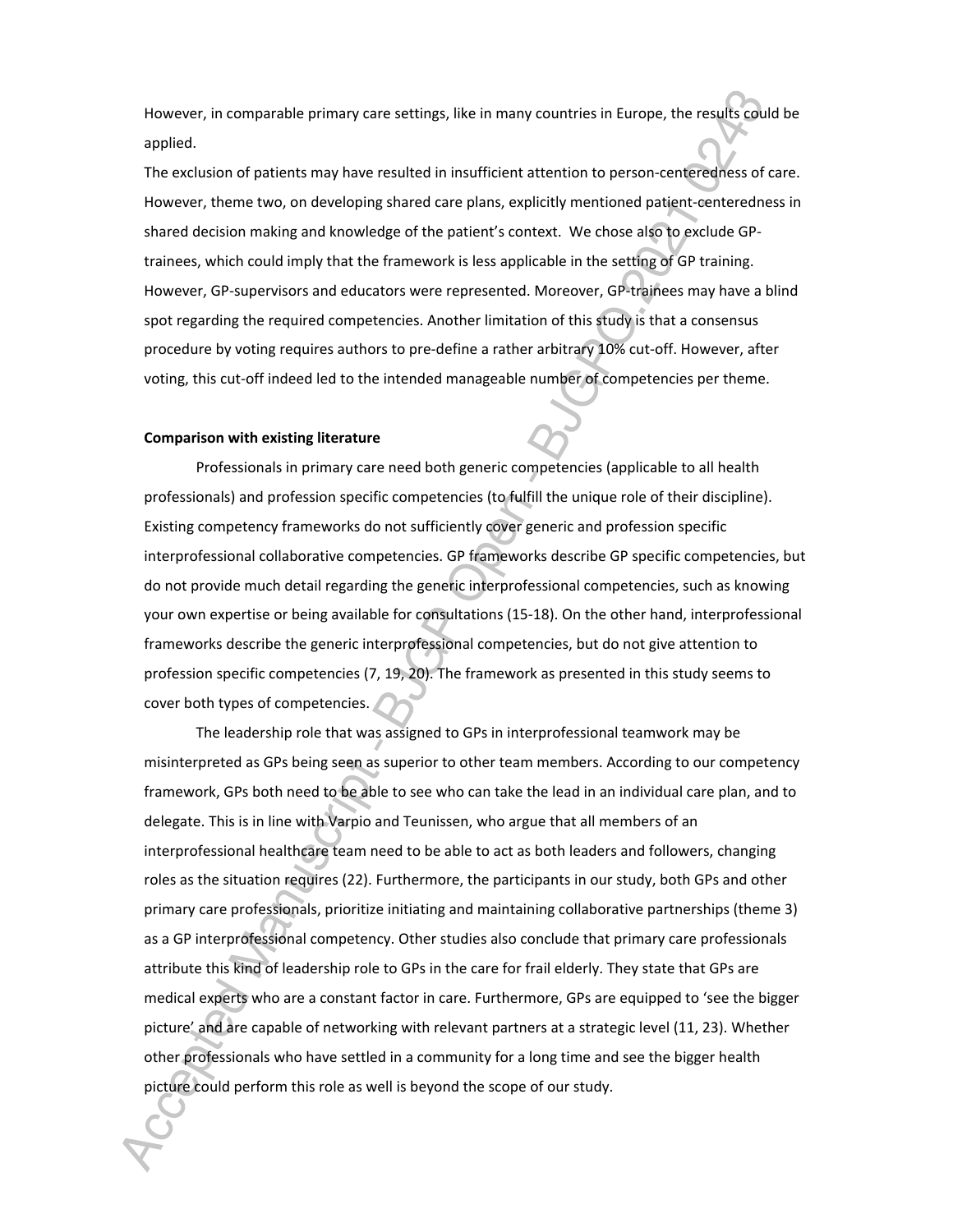Our framework shows which competencies a GP should develop to start working as a competent professional in collaborative care practice in primary care. One may question where GPs need to develop these competencies. Do they need an interprofessional practice-based setting? Paradis and Whitehead argue that not all education regarding interprofessional care practice should take place in interaction with other professionals (24). In our framework, this could be the case for some of the interprofessional competencies in theme 1, mainly regarding GP trainees getting to know their own roles and the tasks of other health professionals. Frenk et al. argue however that collaboration in a workplace setting is always necessary in interprofessional competency development (25). This may be the case for a number of competencies in our framework, for example the competencies of theme 2 regarding direct collaborative patient care. Improving these elements of interprofessional teamwork is a cyclic process and therefore needs to take place in practice (25, 26). The focus in theme 3 is on long-term collaboration. Long-term collaborative partnerships require trust and shared experiences among different professionals that take time to develop (27-29). Full development of theme 3 could starts during a GP-training, but it calls for a lifelong learning process.

The three themes of the framework may suggest that there is a specific order in the development of all competencies. There is no clear answer to this. Research of Van Dongen et al. suggests there is at least some hierarchy in developing interprofessional competencies since knowing yourself and the expertise of other professionals has been put forward as a requirement to engage in interprofessional practice. Besides, it underlines that long-term collaboration requires trust and shared experiences (30).

Next to the issues regarding where and when to be trained in interprofessional practice, one may also question how GPs could develop their interprofessional collaboration competencies. Previous studies provide some suggestions. For example, Elwyn et al. describe the 'Three talk model' as a useful guide for interprofessional shared decision making (31). The framework as described by Van Dongen et al. facilitates a team evaluation in order to improve long-term collaboration (26, 27). The latter may be helpful for the competencies in the third theme. However, for most of the competencies of our framework, this question is still unanswered.

## **Implications for research and/or practice**

This study has provided a deeper understanding of what GPs should learn to become effective interprofessional collaborators in primary care. The training of GP-trainees consists largely of working in clinical practice, which is an effective learning environment. This particularly applies to developing competencies with regard to interprofessional teamwork. However, explicit attention to the development of collaborative skills is not self-evident, since the focus of GP-trainees is on their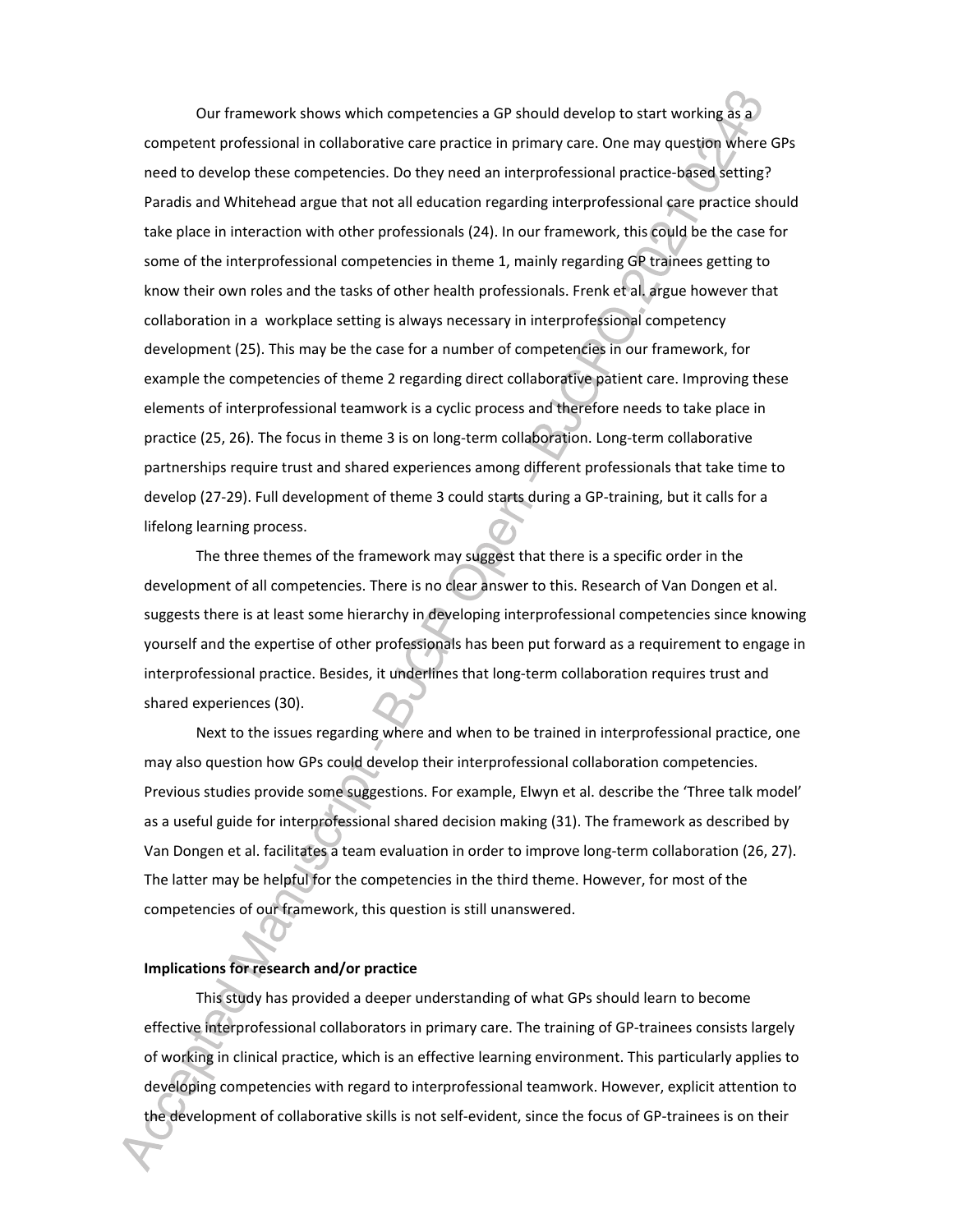clinical tasks and communication skills in patient consultations. The framework presented in this study is intended to be used by GP-trainees to set learning goals that help them reflect on and shape their further professional development with regard to collaboration. This appeals to supervisors to create explicit interprofessional learning situations at the workplace. A question for further research is what both GP and GP-trainees need to facilitate the GP-trainees' learning of interprofessional competencies at the workplace.

Research suggests that GP-trainees should be challenged to seek reliable and valid external feedback in addition to their self-assessment to enrich the learning process (32). This raises the question if other primary care professionals could play a role in the learning process of the GPtrainee. If yes, what would they need, in order to provide meaningful feedback to GP-trainees regarding their interprofessional competencies? This is also a topic for further research.

## **Additional information**

**Funding:** This study was funded by an unrestricted grant of the department of Family Medicine, Care and Public Health Research Institute, Faculty of Health, Medicine and Life, Maastricht University. **Ethical approval:** The study design was presented to the ethics review board of MUMC+, Maastricht. The need for ethical approval was waived (ref: METC 2019-0996) on basis of the 'Medical Research Involving Human Subjects Act' (WMO).

**Competing interests:** All authors declare that the research was conducted in the absence of any commercial or financial relationships that could be construed as a potential conflict of interest. **Acknowledgements:** The authors would thank Marion van Lierop, MD, for chairing all group meetings and all participants for their input and collaboration.

## **References**

1. WONCA Europe. The European Deffinition of Gerneral Practice / Family Medicine. In: Mola E, Eriksson T, editors. 2011.

2. Van Der Horst HE, De Wit N. Redefining the core values and tasks of GPs in the Netherlands (Woudschoten 2019). Br J Gen Pract. 2020;70(690):38-9.

3. Barr H. Competent to collaborate: Towards a competency-based model for interprofessional education. J Interprof Care. 1998;12(2):181-7.

4. Tsakitzidis G, Van Royen P. Leren interprofessioneel samenwerken in de gezondheidszorg. Antwerpen: Standaard Uitgeverij; 2012.

5. World Health Organization. Framework for Action on Interprofessional Education & Collaborative Practice. Geneva: World Health Organization, Department of Human Resources for Health; 2010.

6. Reeves S, Pelone F, Harrison R, et al. Interprofessional collaboration to improve professional practice and healthcare outcomes. Cochrane Database Syst Rev. 2017;22(6).

7. Gilbert JHV. A National Interprofessional Competency Framework. Vancouver: College of Health Disciplines; 2010. Report No.: 978-1-926819-07-5.

8. Commissie Innovatie Zorgberoepen & Opleidingen. Anders kijken, anders leren, anders doen. Diemen: : Zorginstituut Nederland; 2016.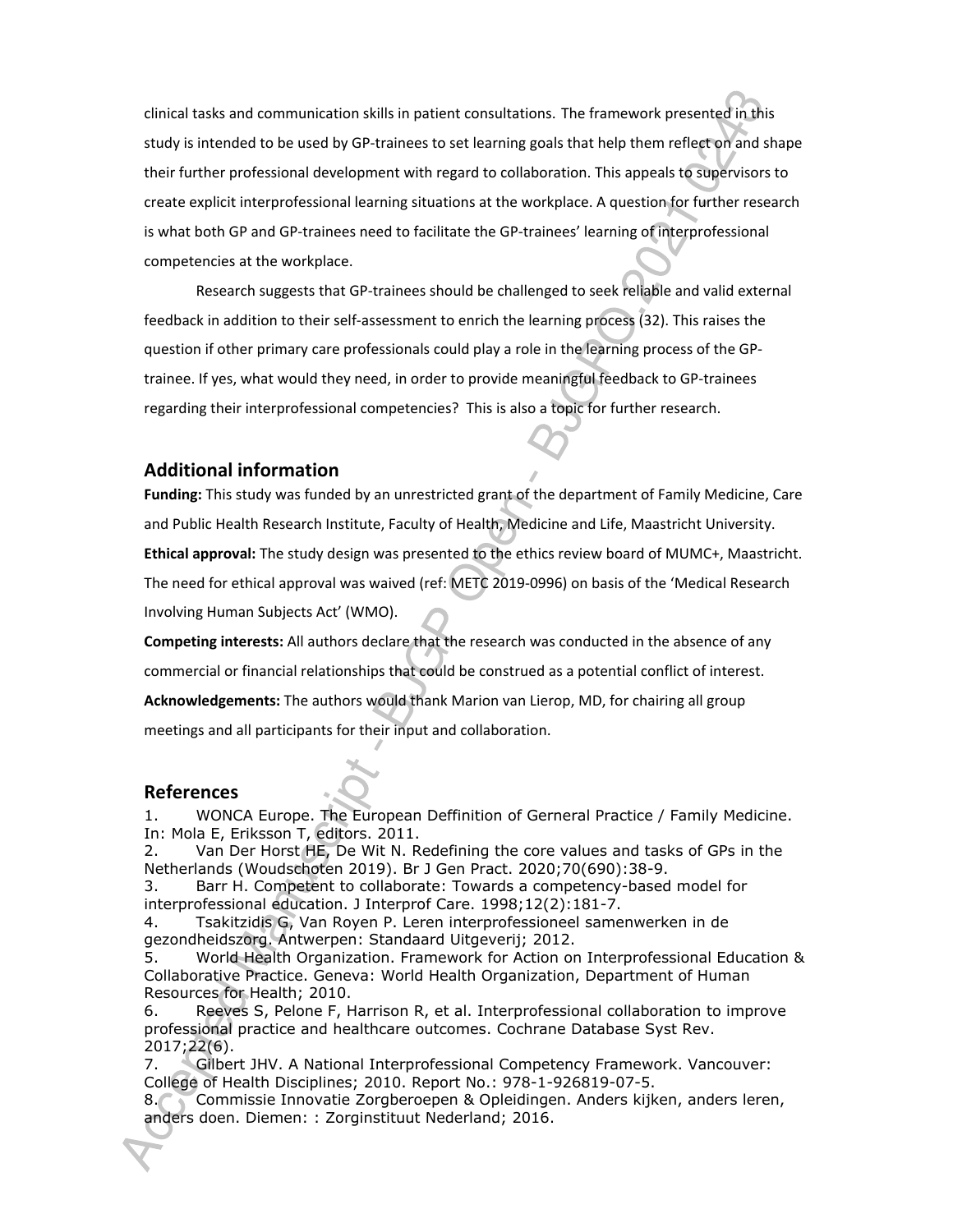9. Mahmood-Yousuf K, Munday D, King N, Dale J. Interprofessional relationships and communication in primary palliative care: impact of the Gold Standards Framework. Br J Gen Pract. 2008;58(549):256-63.

10. Abrams R, Wong G, Mahtani KR, et al. Delegating home visits in general practice: a realist review on the impact on GP workload and patient care. Br J Gen Pract. 2020;70(695):e412-e20.

11. Grol SM, Molleman GRM, Kuijpers A, et al. The role of the general practitioner in multidisciplinary teams: a qualitative study in elderly care. BMC Fam Pract. 2018;19(1):40.

12. Szafran O, Torti JMI, Kennett SL, et al. Family physicians' perspectives on interprofessional teamwork: Findings from a qualitative study. J Interprof Care. 2018;32(2):169-77.

13. De Jonge Specialist, LOSGIO, LOVAH, et al. Gezamenlijk standpunt aiosverenigingen interprofessioneel opleiden: De Jonge Specialist; 2019 [Available from: https://dejongespecialist.nl/2019/gezamenlijk-standpunt-aios-verenigingeninterprofessioneel-opleiden/].

14. Goldman J, Meuser J, Rogers J, et al. Interprofessional collaboration in family health teams: An Ontario-based study. Can Fam Physician. 2010;56(10):e368-e74.

15. Shaw E, Oandasan I, Fowler N, eds. CanMEDS-FM 2017: A competency framework for family physicians across the continuum. Mississauga, ON: The College of Family Physicians of Canada; 2017.

16. Huisartsopleiding Nederland. Competentieprofiel van de Huisarts. Utrecht: Huisartsopleiding Nederland; 2016.

17. Royal Australian College of General Practioners. Competency profile of the Australian general practitioner at the point of Fellowship. East Melbourne: Victoria: RACGP Council; 2016.

18. Royal College of General Practitioners. The RCGP Curriculum: Core Curriculum Statement. London: Royal College of General Practitioners; 2015.

19. O'Keefe M, Henderson A, Chick R. Defining a set of common interprofessional learning competencies for health profession students. Med Teach. 2017;39(5):463-8. 20. Zuyd Hogeschool. Interprofessional competence model and interprofessional building blocks. 2016.

21. McMillan SS, King M, Tully MP. How to use the nominal group and Delphi techniques. Int J Clin Pharm. 2016;38(3):655-62.

22. Varpio L, Teunissen P. Leadership in interprofessional healthcare teams: Empowering knotworking with followership. Med Teach 2021;43(1):32-7.

23. Nieuwboer MS, van der Sande R, van der Marck MA, Olde Rikkert MGM, Perry M. Clinical leadership and integrated primary care: A systematic literature review. Eur J Gen Pract. 2019;25(1):7-18.

24. Paradis E, Whitehead CR. Beyond the Lamppost: A Proposal for a Fourth Wave of Education for Collaboration. Acad Med. 2018;93(10):1457-63.

25. Frenk J, Chen L, Bhutta ZA, et al. Health professionals for a new century: transforming education to strengthen health systems in an interdependent world. The Lancet. 2010;376(9756):1923-58.

26. Van Dongen JJ, Van Bokhoven MA, Goossens WMA, et al. Development of a Customizable Programme for Improving Interprofessional Team Meetings: An Action Research Approach. Int J Integr Care. 2018;18(1).

27. van Dongen JJ, Lenzen SA, van Bokhoven MA, et al. Interprofessional collaboration regarding patients' care plans in primary care: a focus group study into influential factors. BMC Fam Pract. 2016;17:58.

28. Harris M, Advocat J, Crabtree B, et al. Interprofessional teamwork innovations for primary health care practices and practitioners: evidence from a comparison of reform in three countries. Journal of Multidisciplinary Healthcare. 2016:35.

29. Xyrichis A, Lowton K. What fosters or prevents interprofessional teamworking in primary and community care? A literature review. Int J Nurs Stud. 2008;45(1):140-53.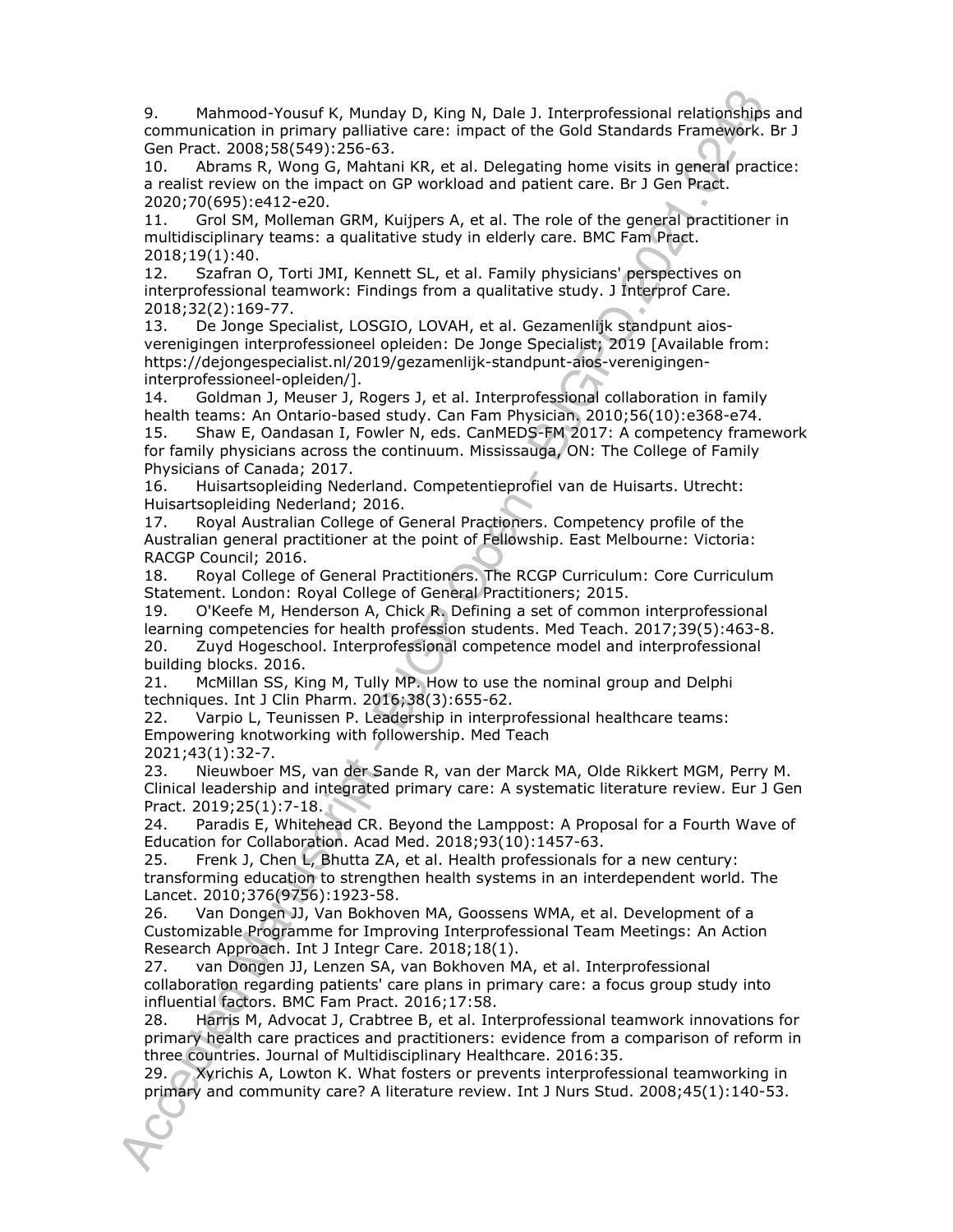30. van Dongen JJ, van Bokhoven MA, Daniels R, et al. Interprofessional primary care team meetings: a qualitative approach comparing observations with personal opinions. Fam Pract. 2017;34(1):98-106.

31. Elwyn G, Durand MA, Song J, et al. A three-talk model for shared decision making: multistage consultation process. BMJ. 2017:j4891.

32. Sagasser M, Kramer AWM, van der Vleuten CP. How do postgraduate GP trainees regulate their learning and what helps and hinders them? A qualitative study. BMC Med Educ 2012;12(67).

Accepted Manuscript & Blogbert & Blogbert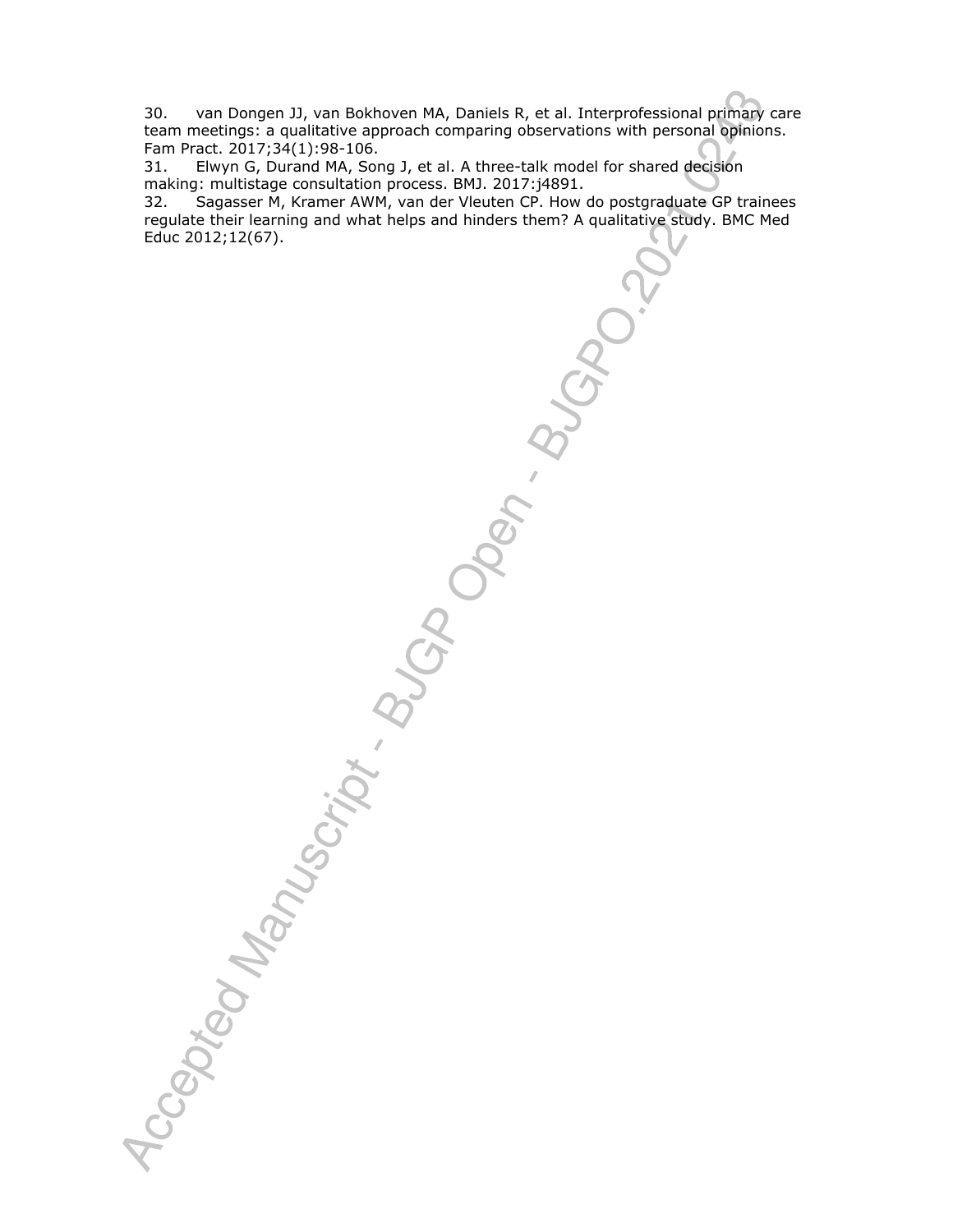| Figure 1: Schematic overview of the study design                                    |                                                       |                      |                                            |
|-------------------------------------------------------------------------------------|-------------------------------------------------------|----------------------|--------------------------------------------|
| Nominal group<br>meetings                                                           |                                                       |                      |                                            |
| Step 1: Silent generation<br>Step 2: Gathering & discussion<br>Step 3: First voting | Content analysis<br>and rephrasing<br>of competencies | <b>Final ranking</b> | Sythesis into a<br>competency<br>framework |
| <b>Step 4: Discussion</b><br>Step 5: Consensus voting                               |                                                       |                      |                                            |

 $\dot{q}$ 

# **Table 1: Participant characteristics and group characteristics**

| Professional background                       |       | Group $1(n=7)$ |       | Group $2$ (n=6) |       | Group $3$ (n=5) |  |
|-----------------------------------------------|-------|----------------|-------|-----------------|-------|-----------------|--|
| General practitioner                          |       | 2              |       | 2               |       | 2               |  |
| Psychologist                                  |       | $\overline{2}$ |       |                 |       | $\overline{2}$  |  |
| Physiotherapist                               |       | 1              |       | 1               |       |                 |  |
| Dietician                                     |       | 1              |       |                 |       |                 |  |
| Occupational therapist                        |       | 1              |       |                 |       |                 |  |
| District nurse                                |       |                |       | 1               |       |                 |  |
| Pharmacist                                    |       |                |       | 1               |       |                 |  |
| Social worker                                 |       |                |       | 1               |       |                 |  |
| Educationalist                                |       |                |       |                 |       | 1               |  |
| Gender (# female)                             |       | 5              |       | 5               |       | $\overline{2}$  |  |
|                                               | Mean  | Range          | Mean  | Range           | Mean  | Range           |  |
| Age in years                                  | 46,71 | $35 - 56$      | 50,00 | $33 - 62$       | 52,75 | $45 - 64$       |  |
| Years in practice                             | 22,00 | $6 - 33$       | 19,00 | $10 - 32$       | 22,75 | $6 - 38$        |  |
| Main professional activities*                 |       |                |       |                 |       |                 |  |
| Patient care                                  |       | 4              |       | 6               |       | 2               |  |
| Education                                     |       | 2              |       | 1               |       | 1               |  |
| Research                                      |       | 1              |       |                 |       |                 |  |
| Policymaking                                  |       |                |       | 1               |       | 4               |  |
| *Some participants stated two main activities |       |                |       |                 |       |                 |  |